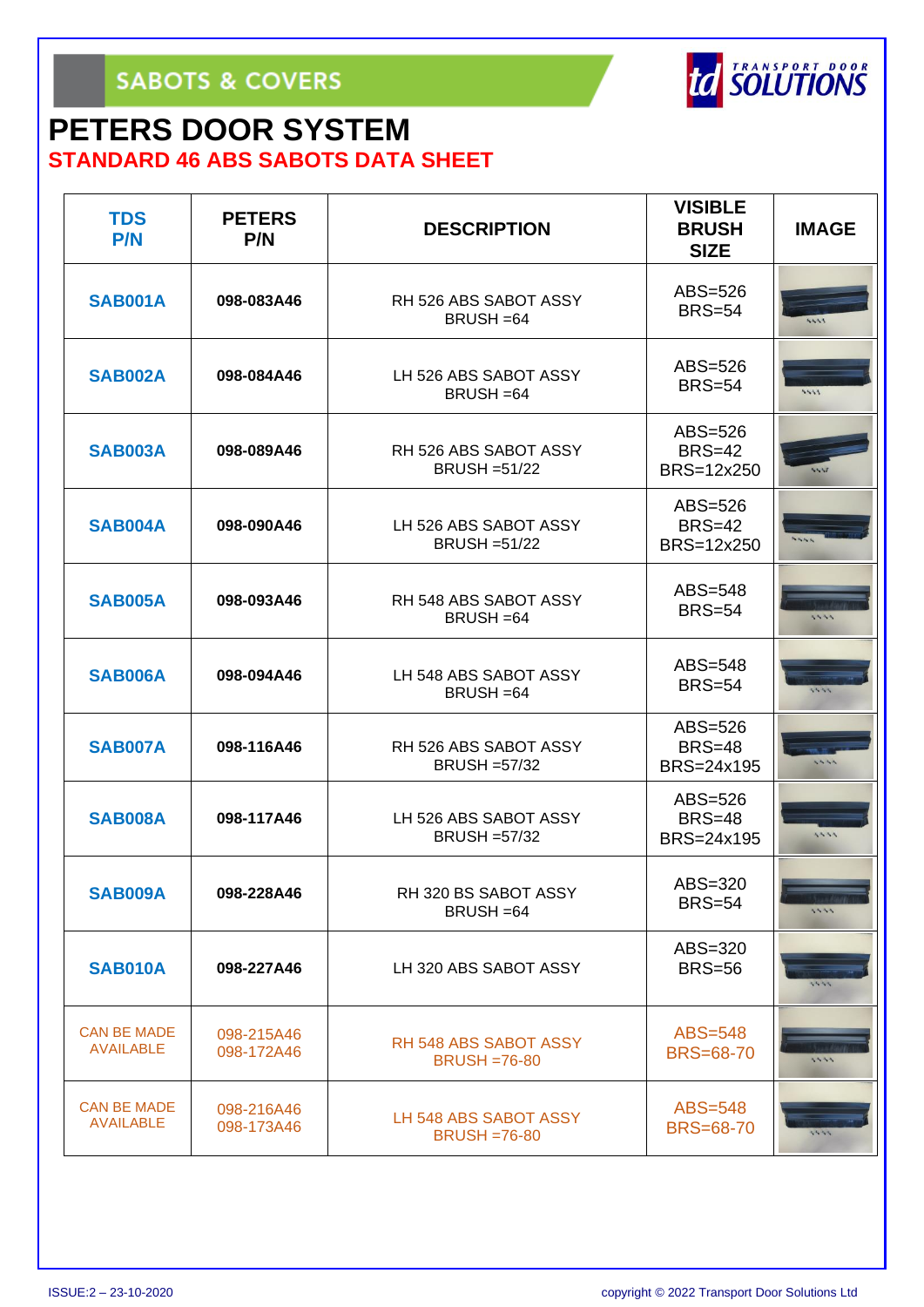#### **PETERS DOOR SYSTEM STANDARD 46 ABS SABOTS DATA SHEET**



| <b>TDS</b><br>P/N                      | <b>PETERS</b><br>P/N | <b>DESCRIPTION</b>                              | <b>VISIBLE</b><br><b>BRUSH</b><br><b>SIZE</b> | <b>IMAGE</b> |
|----------------------------------------|----------------------|-------------------------------------------------|-----------------------------------------------|--------------|
| <b>SAB011A</b>                         | 098-143A46           | RH 500 ABS SABOT ASSY                           | ABS=500<br>$BRS=48$<br>BRS=24x195             | 5553         |
| <b>SAB012A</b>                         | 098-144A46           | LH 500 ABS SABOT ASSY                           | ABS=500<br>$BRS=48$<br>BRS=24x195             | 1444         |
| <b>CAN BE MADE</b><br><b>AVAILABLE</b> | 098-155A46           | <b>RH 482 ABS SABOT ASSY</b><br>$BRUSH = 57/32$ | ABS=482<br><b>BRS=48</b><br>BRS=24x141        | 5553         |
| <b>CAN BE MADE</b><br><b>AVAILABLE</b> | 098-154A46           | LH 482 ABS SABOT ASSY<br>$BRUSH = 57/32$        | ABS=482<br><b>BRS=48</b><br><b>BRS=24x141</b> | 1444         |
| <b>CAN BE MADE</b><br><b>AVAILABLE</b> | 098-225A46           | RH 641 ABS SABOT ASSY<br>$BRUSH = 64$           | ABS=641<br><b>BRS=54</b>                      | 1111         |
| <b>CAN BE MADE</b><br><b>AVAILABLE</b> | 098-224A46           | LH 455 ABS SABOT ASSY<br>$BRUSH = 64$           | ABS=455<br><b>BRS=54</b>                      | 5434         |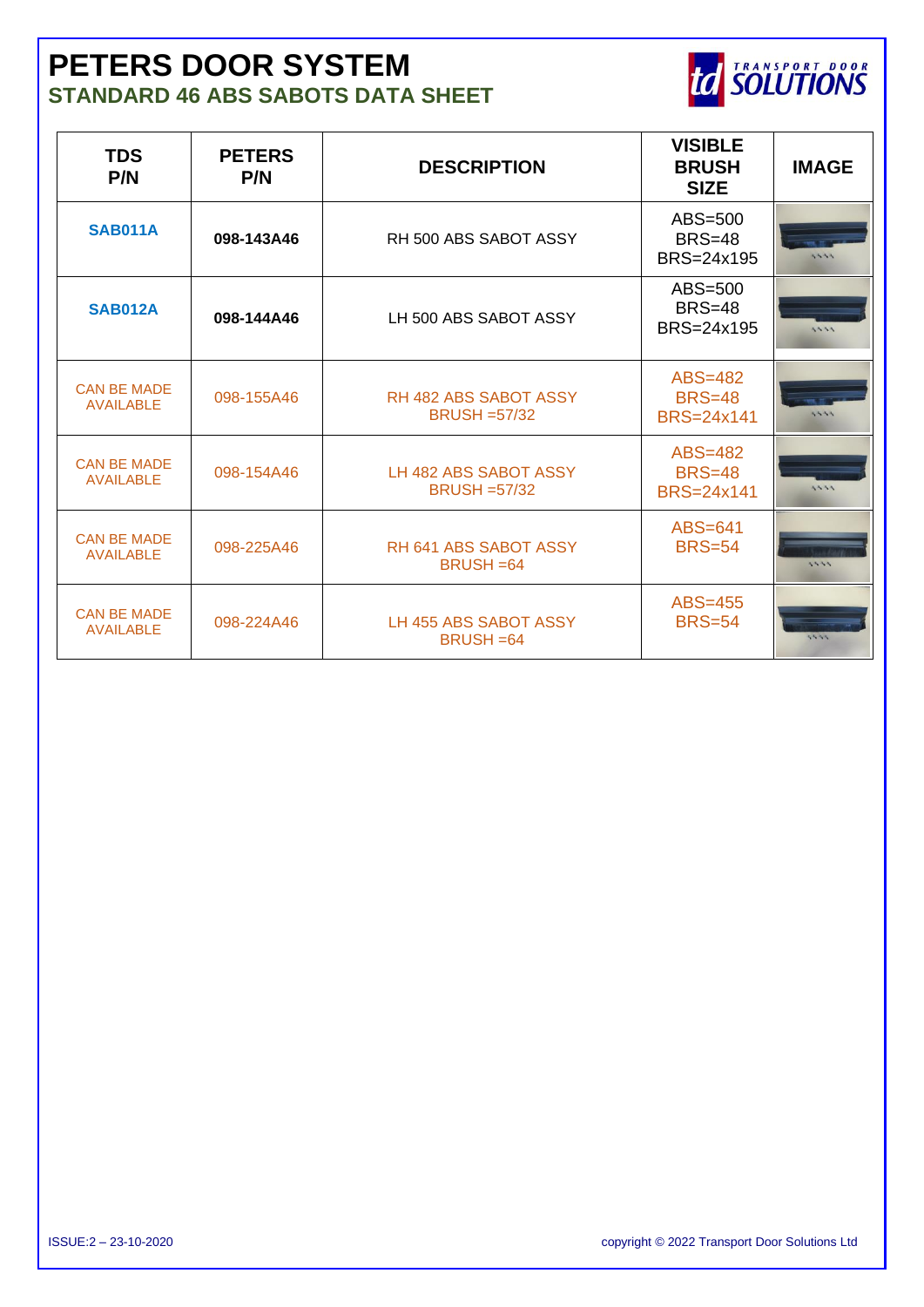# **PETERS DOOR SYSTEM**

**LOW PROFILE D22 ABS SABOTS DATA SHEET (now steel)**



| <b>TDS</b><br>P/N                      | <b>PETERS</b><br>P/N | <b>DESCRIPTION</b>                                   | <b>VISIBLE</b><br><b>BRUSH</b><br><b>SIZE</b> | <b>IMAGE</b> |
|----------------------------------------|----------------------|------------------------------------------------------|-----------------------------------------------|--------------|
| <b>SAB560RH-01</b>                     | 098-120A560N         | RH STEEL LOW PROFILE SABOT ASSY<br>BRUSH = 64        | ABS=560<br><b>BRS=56</b>                      |              |
| <b>SAB560LH-01</b>                     | 098-121A560N         | LH STEEL LOW PROFILE SABOT ASSY<br>BRUSH = 64        | ABS=560<br><b>BRS=56</b>                      |              |
| <b>SAB583RH-01</b>                     | 098-120A583N         | RH STEEL LOW PROFILE SABOT ASSY<br>BRUSH = 64        | ABS=583<br><b>BRS=56</b>                      |              |
| <b>SAB583LH-01</b>                     | 098-121A583N         | LH STEEL LOW PROFILE SABOT ASSY<br>BRUSH = 64        | ABS=583<br><b>BRS=56</b>                      |              |
| <b>SAB583RH-02</b>                     | 098-150A583N         | RH STEEL LOW PROFILE SABOT ASSY<br>BRUSH = 76        | ABS=583<br><b>BRS=68</b>                      |              |
| <b>SAB583LH-02</b>                     | 098-151A583N         | LH STEEL LOW PROFILE SABOT ASSY<br>BRUSH = 76        | ABS=583<br><b>BRS=68</b>                      |              |
| <b>SAB514LH-01</b>                     | 098-121A514N         | LH STEEL LOW PROFILE SABOT ASSY<br>BRUSH = 76        | $ABS=514$<br><b>BRS=68</b>                    |              |
| <b>CAN BE MADE</b><br><b>AVAILABLE</b> | 098-120A514N         | RH STEEL LOW PROFILE SABOT ASSY<br><b>BRUSH =76</b>  | ABS=514<br><b>BRS=68</b>                      |              |
| <b>CAN BE MADE</b><br><b>AVAILABLE</b> | 098-121A618N         | LH STEEL LOW PROFILE SABOT ASSY<br>$BRUSH = 76$      | ABS=618<br><b>BRS=68</b>                      |              |
| <b>SAB618RH-01</b>                     | 098-120A618N         | RH STEEL LOW PROFILE SABOT ASSY<br>BRUSH = 76        | $ABS=618$<br><b>BRS=68</b>                    |              |
| <b>SAB420LH-01</b>                     | 098-121A420N         | LH STEEL LOW PROFILE SABOT ASSY<br>BRUSH = 64        | $ABS=420$<br><b>BRS=56</b>                    |              |
| <b>SAB420RH-01</b>                     | 098-120A420N         | RH STEEL LOW PROFILE SABOT ASSY<br>BRUSH = 64        | $ABS=420$<br><b>BRS=56</b>                    |              |
| <b>CAN BE MADE</b><br><b>AVAILABLE</b> | 098-121A720N         | LH STEEL LOW PROFILE SABOT ASSY<br><b>BRUSH = 64</b> | ABS=720<br><b>BRS=56</b>                      |              |
| <b>CAN BE MADE</b><br><b>AVAILABLE</b> | 098-120A420N         | RH STEEL LOW PROFILE SABOT ASSY<br><b>BRUSH = 64</b> | ABS=420<br><b>BRS=56</b>                      |              |

ISSUE:2 – 23-10-2020 copyright © 2022 Transport Door Solutions Ltd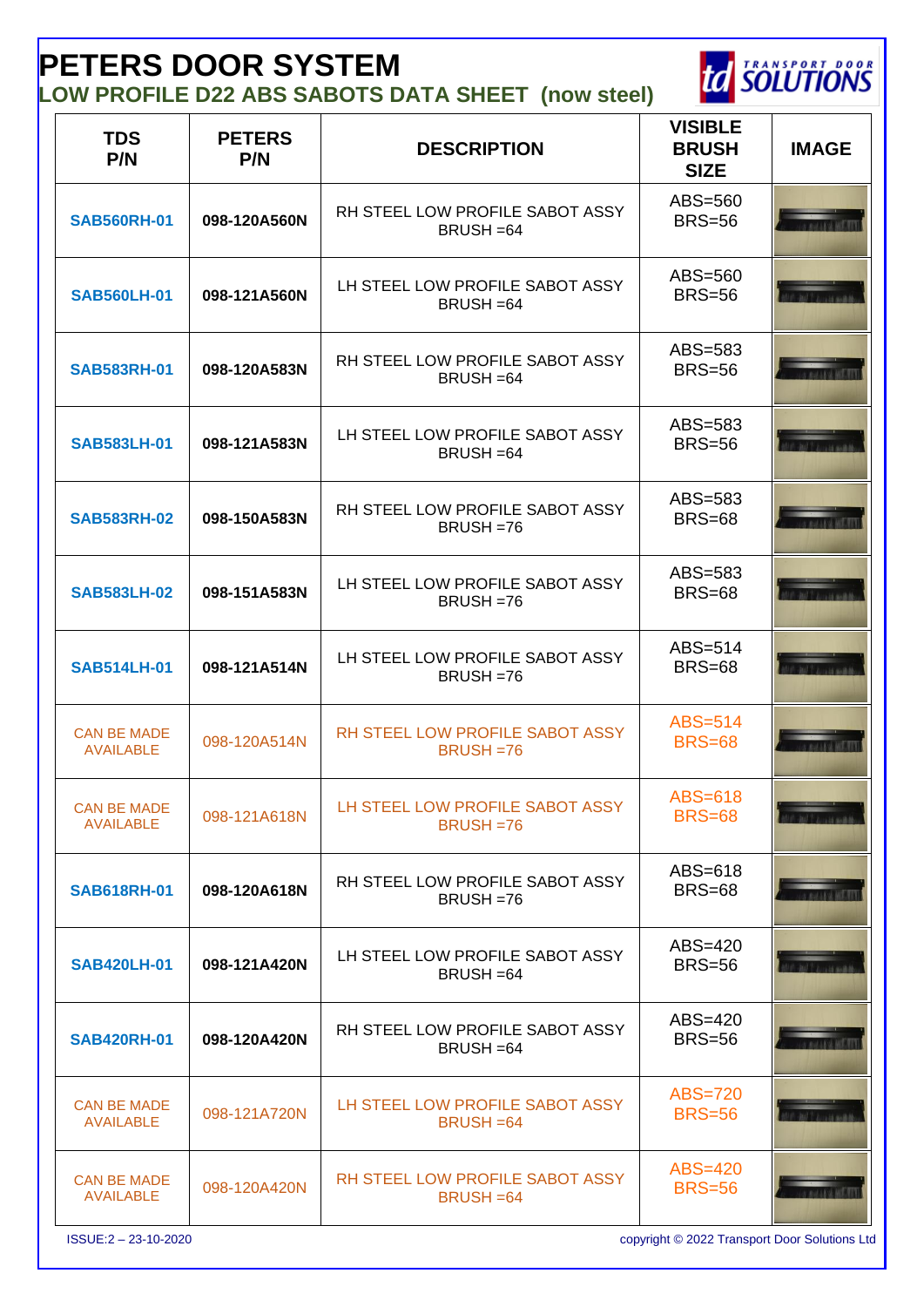## **PETERS DOOR SYSTEM LOW PROFILE D22 ABS SABOTS DATA SHEET(now steel)**



| <b>TDS</b><br>P/N                      | <b>PETERS</b><br>P/N | <b>DESCRIPTION</b>                                                       | <b>VISIBLE</b><br><b>BRUSH</b><br><b>SIZE</b> | <b>IMAGE</b> |
|----------------------------------------|----------------------|--------------------------------------------------------------------------|-----------------------------------------------|--------------|
| <b>SAB560RH-02</b>                     | 098-203A560N         | RH STEEL LOW PROFILE SABOT ASSY<br>$BRUSH = 76$<br>BRUSH=51              | ABS=560<br>BRS=68x355<br>$BRS=43$             |              |
| <b>SAB560LH-02</b>                     | 098-202A560N         | LH STEEL LOW PROFILE SABOT ASSY<br>$BRUSH = 76$<br>BRUSH=51              | ABS=560<br>BRS=68x355<br><b>BRS=43</b>        |              |
| <b>CAN BE MADE</b><br><b>AVAILABLE</b> | 098-034-A4<br>215365 | <b>RH STEEL 52 SABOT ASSY</b><br>USED ON UVG.UVM. MELLORS RH<br>S/GLIDER | $STL = 664$<br><b>BRS</b>                     |              |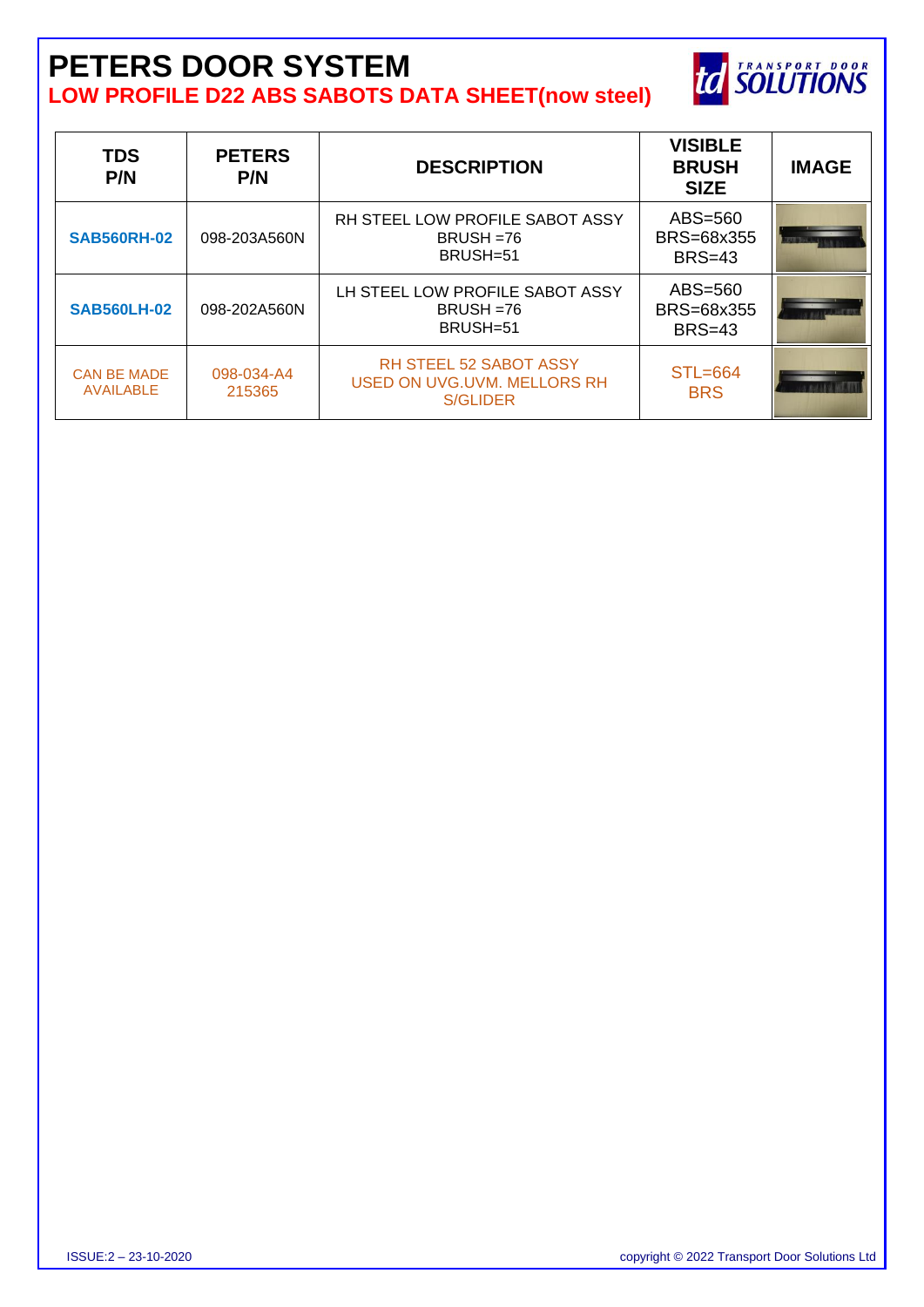## **DEANS DOOR SYSTEM STEEL SABOT COVERS DATA SHEET**



| <b>TDS</b><br>P/N    | <b>DEANS</b><br>P/N | <b>DESCRIPTION</b><br>Viewed from inside vehicle                                             | <b>VISIBLE</b><br><b>BRUSH SIZE</b>                           | <b>IMAGE</b> |
|----------------------|---------------------|----------------------------------------------------------------------------------------------|---------------------------------------------------------------|--------------|
| <b>SAB544RH-01</b>   | 033846<br>035813    | RH STEEL SABOT ASSY<br>SAB. L=544. D=82. H=86                                                | <b>RH SHOWN WITH</b><br><b>ADJUSTABLE BRS</b>                 |              |
| <b>SAB544LH-01</b>   | 033847<br>035814    | LH STEEL SABOT ASSY<br>SAB. L=544. D=82. H=86                                                | 49 to 62                                                      |              |
| SAB544RH             | ****                | RH STEEL SABOT                                                                               | <b>RH SHOWN</b><br>$L = 544$                                  |              |
| <b>SAB544LH</b>      | ****                | LH STEEL SABOT                                                                               | $D = 82$<br>$H = 86$                                          |              |
| <b>BSA8007-KO1</b>   | ****                | <b>RH BRUSH ASSY-KIT</b><br>To suit SAB544RH-01                                              | <b>RH SHOWN</b><br><b>VISIBLE BRUSH</b>                       |              |
| <b>BSA8007-KO2</b>   | ****                | LH BRUSH ASSY-KIT<br>To suit SAB544LH-01                                                     | <b>SIZE</b><br>74x278                                         |              |
| <b>SAB571RH-01</b>   | 032545              | RH STEEL SABOT ASSY<br>SAB. L=571 D=24 H=68                                                  | <b>RH SHOWN</b><br><b>ADJUSTABLE BRS</b><br>70 to 82          |              |
| <b>SAB571LH-01</b>   | 032546              | LH STEEL SABOT ASSY<br>SAB. L=571 D=24 H=68                                                  | 41 to 53                                                      |              |
| <b>SAB571-01</b>     | C32547              | RH & LH STEEL SABOT<br>To suit approx door width 562                                         | $L = 572$<br>$D=24$<br>$H=68$                                 |              |
| BSA805107-002        | 032590              | RH BRUSH ASSY-KIT<br>To suit *                                                               | <b>RH SHOWN</b><br><b>VISIBLE BRUSH SIZE</b>                  |              |
| <b>BSA805107-001</b> | 032591              | LH BRUSH ASSY-KIT<br>To suit *                                                               | 74x335<br>45x180                                              |              |
| <b>BRK050</b>        | 027947              | RH END<br>SABOT (BRUSH COVER)<br><b>SUPPORT BRACKET</b>                                      | <b>RH SHOWN</b>                                               |              |
| <b>BRK049</b>        | 027946              | LH END<br>SABOT (BRUSH COVER)<br><b>SUPPORT BRACKET</b>                                      |                                                               |              |
| <b>KIT024</b>        | ****                | <b>FIXING KIT</b><br>To suit sabot (brush covers)<br>SAB571RH-01<br>SAB571LH-01<br>SAB571-01 | M6x40 SOC-HD<br><b>SCREW</b><br>SPACER Ø12.7x20x<br>Ø6.5 BORE |              |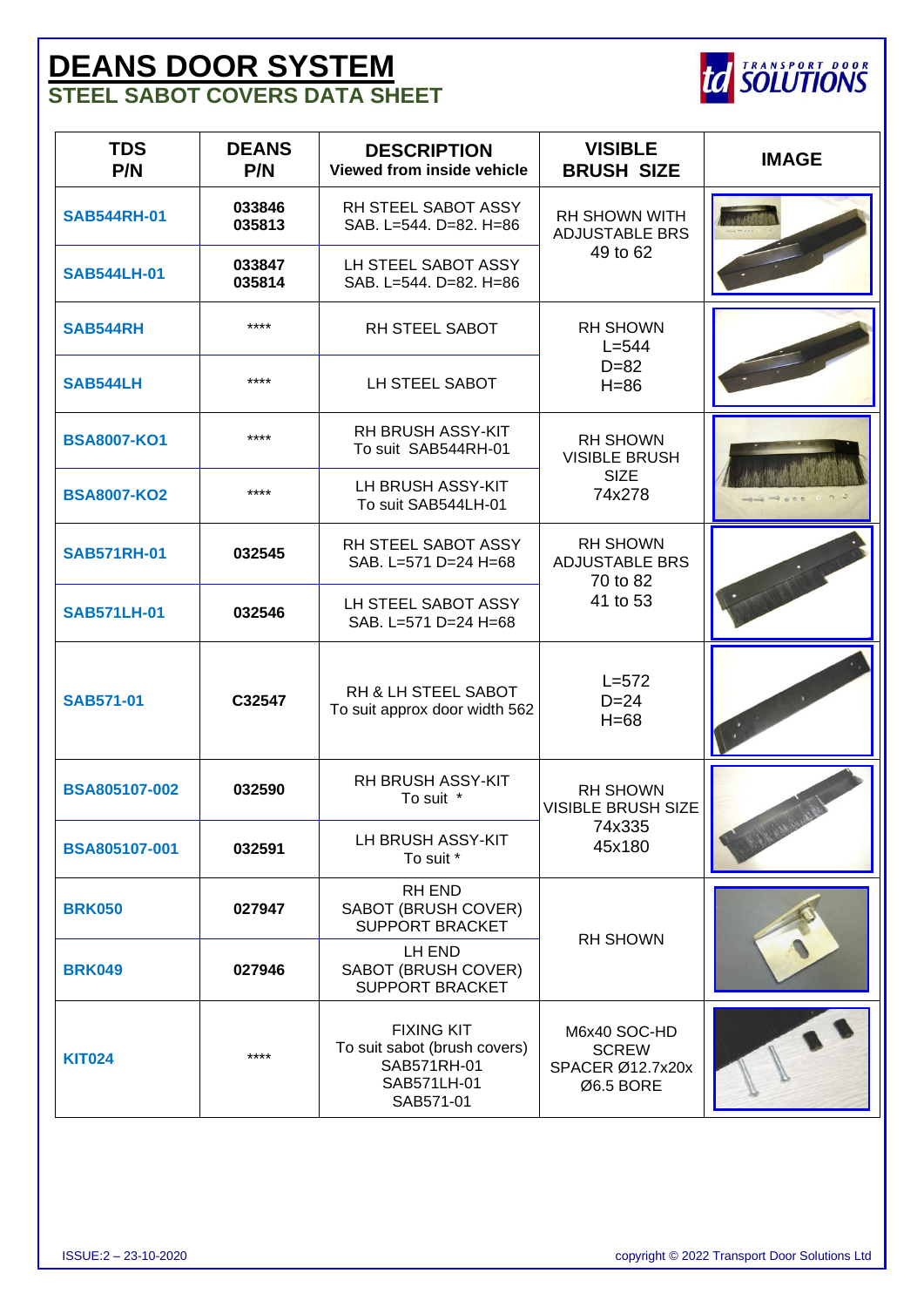# **TDS DOOR SYSTEM**

**62 ABS SABOTS DATA SHEET**

| <b>TDS P/N</b>                  | <b>DESCRIPTION</b>                                                                                                                           | <b>SIZE</b>                                                    | <b>REMARKS</b>                                                     | <b>IMAGE</b> |
|---------------------------------|----------------------------------------------------------------------------------------------------------------------------------------------|----------------------------------------------------------------|--------------------------------------------------------------------|--------------|
| SAB023ASSY-BLK                  | 610 ABS SABOT ASSY                                                                                                                           | ABS=BLACK<br>610x101x62<br><b>FIXING HOLES</b><br>2 @ 270 CTRS |                                                                    | $\bullet$    |
| <b>SAB024ASSY-BLK</b>           | 510 ABS SABOT ASSY                                                                                                                           | ABS=BLACK<br>510x101x62<br><b>FIXING HOLES</b><br>2 @ 270 CTRS |                                                                    | $\bullet$    |
| SAB025ASSY-GRY                  | 625 ABS SABOT ASSY                                                                                                                           | ABS=GREY<br>625x101x62<br><b>FIXING HOLES</b><br>3 @ 195 CTRS  |                                                                    | $\bullet$    |
| <b>SAB027ASSY-BLK</b>           | 350 ABS SABOT ASSY                                                                                                                           | ABS=BLACK<br>350x101x62<br><b>FIXING HOLES</b><br>2 @ 180 CTRS |                                                                    | $\bullet$    |
| <b>SAB028ASSY-BLK</b>           | 470 ABS SABOT ASSY                                                                                                                           | ABS=BLACK<br>470x101x62<br><b>FIXING HOLES</b><br>2 @ 270 CTRS |                                                                    | $\bullet$    |
| <b>SAB029ASSY-BLK</b>           | 560 ABS SABOT ASSY                                                                                                                           | ABS=BLACK<br>560x101x62<br><b>FIXING HOLES</b><br>2 @ 270 CTRS |                                                                    | $\bullet$    |
| <b>SAB030ASSY-BLK</b>           | 640 ABS SABOT ASSY                                                                                                                           | ABS=BLACK<br>640x101x62<br><b>FIXING HOLES</b><br>3 @ 195 CTRS | <b>VISIBLE BRUSH</b><br><b>SIZE</b><br><b>BRS=54</b>               |              |
| <b>SAB034ASSY-BLK</b>           | 434 ABS SABOT ASSY                                                                                                                           | ABS=BLACK<br>434x101x62<br><b>FIXING HOLES</b><br>2 @ 180 CTRS |                                                                    | $\bullet$    |
| SAB038ASSY-BLK                  | 560 ABS SABOT ASSY                                                                                                                           | ABS=BLACK<br>560x101x62<br><b>FIXING HOLES</b><br>2 @ 310 CTRS |                                                                    | $\bullet$    |
| <b>SAB040-45BLK</b>             | PANTOGRAPH DOOR<br><b>BRACKET COVER</b><br>Made from cover blank                                                                             | 2mm THK ABS<br>Inside Dim'n<br>45x68x42                        | To suit Universal<br>pivot mounting<br>bracket<br><b>BRK070-28</b> |              |
| <b>SAB040-45GRY</b>             | PANTOGRAPH DOOR<br><b>BRACKET COVER</b><br>Made from cover blank                                                                             | 2mm THK ABS<br>Inside Dim'n<br>45x68x42                        | To suit Universal<br>pivot mounting<br>bracket<br><b>BRK070-28</b> |              |
| <b>SAB040-BLK</b><br>SAB040-GRY | ABS PANTOGRAPH DOOR<br><b>BRACKET COVER BLANKS</b><br>Can be trimmed to suit on<br>isaf,bce,boda,TDS,masats<br>revar.vapor, etc door systems | 2mm THK ABS<br>Inside Dim'n<br>122x68x42                       |                                                                    |              |